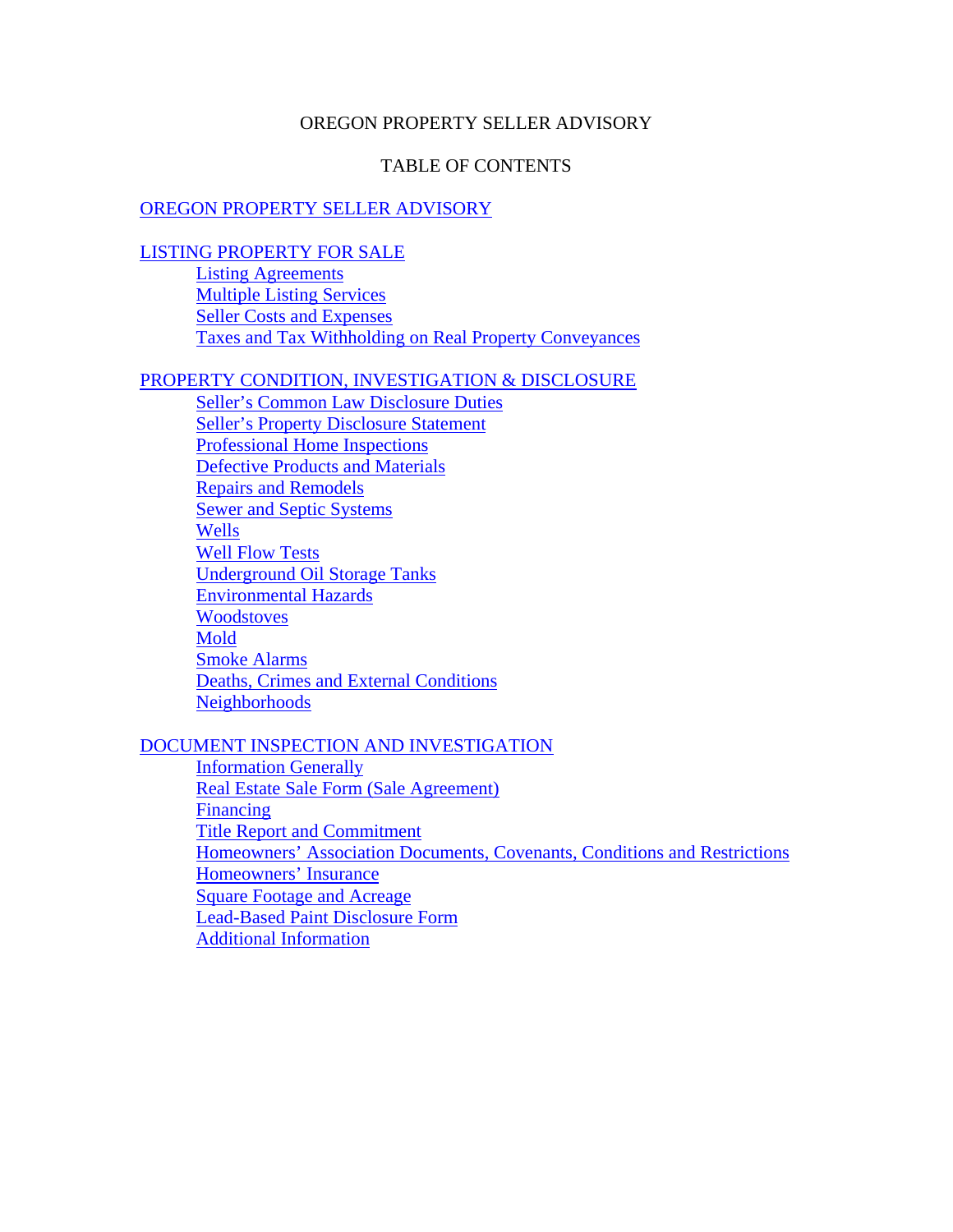## OREGON PROPERTY SELLER ADVISORY

Oregon real estate licensees provide valuable services to property owners who wish to sell their property. A licensed real estate professional can provide a variety of services to sellers in addition to listing the property and placing it in a multiple listing service. These services include helping the seller understand their legal obligations, including required disclosures, establishing a fair price, marketing the property, negotiating the sale and helping the seller with contract performance. A real estate licensee is not, however, qualified to discover defects, evaluate the physical condition of property, give legal advice or provide other services beyond the scope of their real estate license.

This Advisory is designed to assist home sellers in meeting their obligations as a seller of real property in Oregon. Common issues that arise in Oregon real property transactions are summarized in this Advisory. In addition to understanding these common issues, the seller should tell the licensee with whom they are working about any special concerns or issues regarding the condition of the property, state of the title or other problems that may surface during the transaction.

# LISTING PROPERTY FOR SALE

#### Listing Agreements

Oregon law requires that an agreement authorizing or employing a broker to sell real estate for a compensation or commission be in writing. Such agreements are called "listing agreements." A listing agreement is simply a written contract between the seller and their broker. The contract will contain the authorizations the broker needs to place the property in a multiple listing service, advertise and otherwise market and sell the property on the seller's behalf.

Listing agreements contain important terms regarding how the property will be marketed, the asking price for the property, the obligations of both broker and seller, the duration of the listing, the broker's compensation and other terms and conditions. Many listing agreements contain what are called "liquidated damages" clauses. Such clauses should be read carefully as they establish the damages that may be due the broker if the seller terminates the listing agreement without cause. Most listing agreements have a provision that determines how any forfeited earnest money will be distributed between seller and broker. Sellers should carefully read the listing agreement and go over its terms with their broker before signing.

#### Multiple Listing Services

A multiple listing service, called an "MLS," provides information to real estate professionals who subscribe to the service about properties that are for sale in the area. Filing a listing with the MLS exposes the property to active real estate professionals in the local area. As such, it is a powerful marketing tool. The MLS is also a way for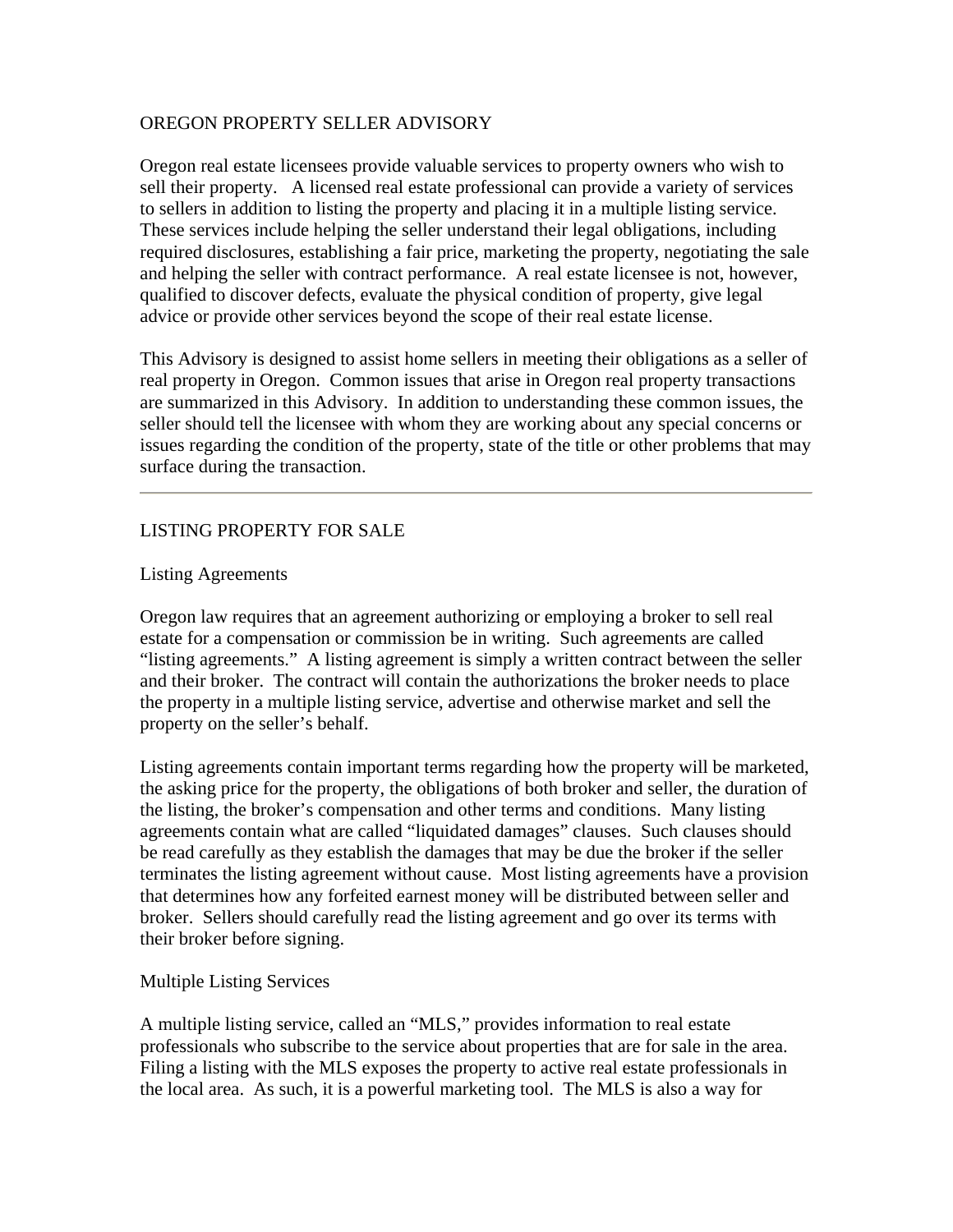listing brokers to offer compensation to other brokers who may know of a suitable buyer. This cooperative feature of the MLS allows the listing brokers to share part of their commission with a buyer's agent. It is the ability to attract buyers through their agents that makes the MLS such an effective marketing tool.

MLS data and remarks are a form of advertising and, as such, must be accurate and truthful. Seller should, therefore, review MLS data and remarks for accuracy and bring any discrepancies or concerns to the attention of their agent. If personal property such as refrigerators, other appliances, furniture, tools, implements or accessories is listed as "included" in the MLS data, they become part of what is being offered for sale. It is like advertising that a car being sold includes floor mats. Once such items are advertised as "included," the seller cannot unilaterally change their mind without risk of legal liability even if the items are not specifically listed in the contract for sale.

## Seller Costs and Expenses

Selling real property involves a certain amount of expense. The seller's exact costs and expenses depend on the property being sold and the terms of the transaction. Sellers should anticipate these expenses and plan for them at the time they list property for sale. Although accounting, financial consulting and tax advice are beyond the scope of a real estate licensee's expertise, the seller's real estate agent can help the seller estimate some of the costs and expenses that will be associated with the sale.

Seller costs and expenses include everything from moving expenses to the mortgage payoff. Certain transaction costs, called "closing costs," are typically paid by the seller. These include title insurance, escrow fees, legal fees, recording fees and the like. Most real estate contracts have provisions for seller-paid repairs that are identified during the buyer's inspection of the property. Depending on the market and other factors, the seller may agree to pay some of the buyer's closing costs. Such payments from seller to buyer are called "seller concessions." Typically, at the time of closing the seller will pay any sales commissions agreed to in the listing agreement.

## Taxes and Tax Withholding on Real Property Conveyances

The sale of real property can generate tax liability at the local, state and federal levels. Although unusual in Oregon, some local jurisdictions may charge a transfer tax when real property is sold. Sellers should check with their agent or their local government tax office. Tax liability issues are beyond the expertise of a real estate licensee. Information on federal taxes can be found at: http://www.irs.gov/publications/p523/index.html. General information about Oregon personal income taxes can be found at: https://secure.dor.state.or.us/piti/index.cfm

Income from conveyance of real property located in Oregon by non-residents is subject to income tax withholding at the time of sale. Certain "authorized agents" (typically escrow companies) must withhold the tax and remit it to the Oregon Department of Revenue. There are a number of exceptions to the withholding requirement. Some exceptions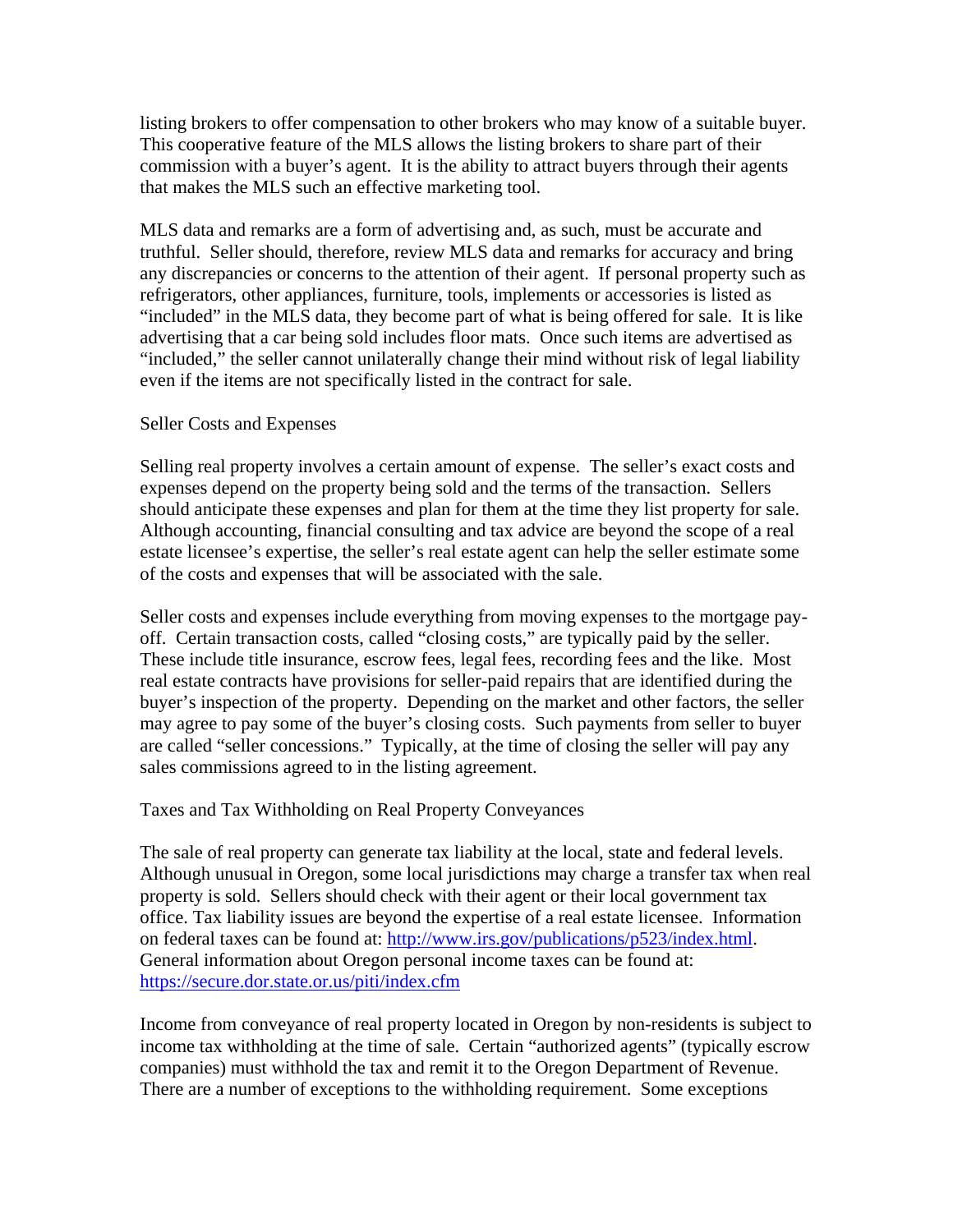require the seller to sign an exempt status statement under penalty of perjury. Others require the advice of a tax professional, review of Oregon statutes and the Internal Revenue Code. Such review and advice is beyond the expertise of an Oregon real estate licensee. Complete information about Oregon's tax withholding law and copies of required forms can be found at:

http://www.oregon.gov/DOR/PERTAX/docs/2008Forms/101-183-08.pdf

# PROPERTY CONDITION, INVESTIGATION & DISCLOSURE

## Seller's Common Law Disclosure Duties

Under Oregon law a seller must disclose to the buyer any material defects known to the seller that would not be readily apparent to a buyer. Oregon civil law also imposes on all parties to a contract a duty of good faith and fair dealing. This contractual duty prohibits deceit, fraud or design to mislead in the formation and performance of contracts. Taken together, these legal obligations require certain disclosures to purchasers when selling real property in Oregon.

A seller in Oregon cannot remain silent if they know of some hidden defect that affects the value or desirability of the property. Such defects are considered "material" and must be disclosed. The "defect" may be in the condition of the property or its title or use or, in some cases, even surrounding conditions or future use. The key is that the defect must be known to the seller, affect the value or desirability of the property and not be readily apparent to a buyer. Failure to disclose such defects can result in lawsuits for damages or to rescind the sale.

Given the consequences, any doubt about disclosure of potential defects should be resolved in favor of disclosure. For instance, if the roof leaked last winter and was repaired it would be wise to disclose the leak and repair in a sale taking place the following summer. That way, if the repair proves inadequate during the next rainy season, there will be no question that the sellers mislead the buyer by "hiding" the leak and repairs. At the same time, a problem fixed years ago that has caused no further problems would not need to be disclosed. Where the line is drawn in a specific instance is a matter sellers should discuss with their real estate agent.

Real estate licensees are not property inspectors or legal experts. They can, however, assist sellers in understanding and meeting their disclosure duties. All real estate licensees in Oregon have an obligation of honesty and fair dealing to all parties to a real estate transaction. Licensees, therefore, cannot be party to any attempt to deceive or mislead a buyer. Under Oregon law, withholding material information from an agent with the intent that the agent innocently misrepresents the property to another is considered a form of fraud.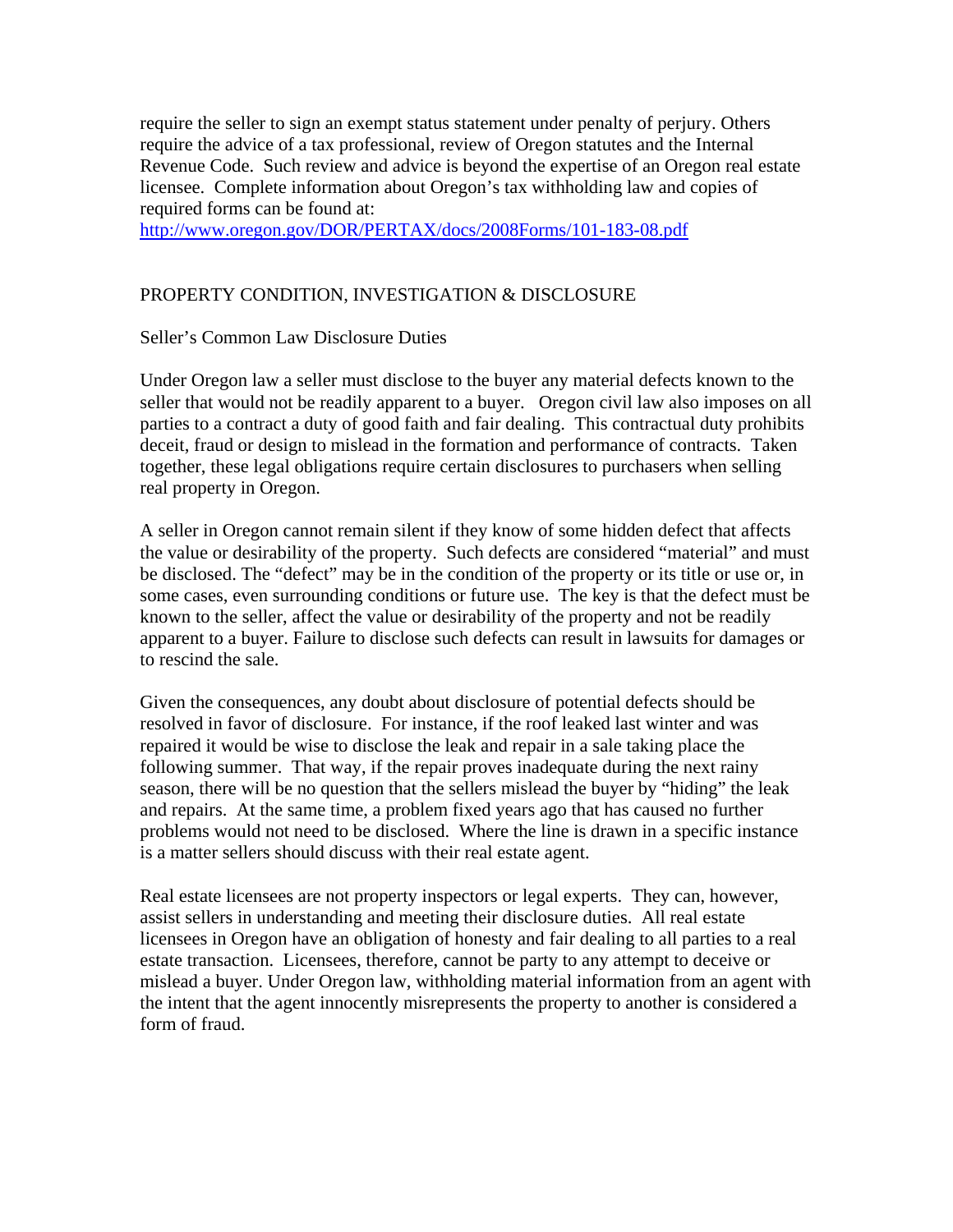#### Seller's Property Disclosure Statement

In Oregon, most sellers of residential property are required to fill out, sign and deliver to prospective purchasers a statutory property disclosure form. The form, which covers everything from title status to dwelling systems and fixtures, is set-out in ORS 105.464. Because the form is statutory, it cannot be changed or modified. All questions on the statutory form must be answered based on the actual knowledge of the seller at the time an offer is made on the property.

## A copy of the statutory disclosure form can be found online at:

http://www.leg.state.or.us/ors/105.html Unless the seller qualifies for one of the narrow exclusions contained in the statute, or the buyer is not purchasing the property for his immediate family to live in, the completed disclosure form must be delivered to every buyer who makes a written offer on the property. If the seller fails to comply with the statute, the buyer is entitled to revoke their offer at anytime prior to actually closing the sale. If the seller does deliver the disclosure statement, the buyer's ability to revoke is limited to five business days after delivery.

The exclusions available under the statute are listed on the first page of the disclosure form. They include the first sale of a dwelling never occupied, sales by financial institutions, sales by court appointed receivers, trustees, personal representatives and the like and sales by government agencies. All other sellers of residential real property being sold as a residence for the buyer or their immediate family must answer the two and half pages of questions the legislature has determined are relevant in the purchase of residential property.

The disclosure statement questions may be answered "yes," "no," "unknown" or in limited circumstance "NA." Answering "unknown" to avoid disclosure of known information can be considered a form of fraud. A number of questions, if answered "yes," require that an explanation or copy of a report or other document to be attached to the disclosure statement. Because the disclosure statement must be filled out by the seller based on the seller's actual knowledge at the time of disclosure, real estate licensees cannot fill out the form for the seller or influence the seller's answers in any way. Real estate licensees are, however, required to make the seller aware of the seller's disclosure duties under the statute.

## Professional Home Inspections

Most real estate licensees in Oregon advise the buyers they represent that obtaining a professional home inspection is the single most important thing a buyer can do for their protection. Most buyers take the advice to heart. Lenders will sometimes require a pest and dry rot inspection before they will lend money on a property. Sellers, therefore, should anticipate one or more professional home inspections will be conducted by inspectors hired by potential purchasers. The resulting inspection reports will provide the buyer with detailed information about the home's physical condition, its systems and fixtures and usually note any potential future problems.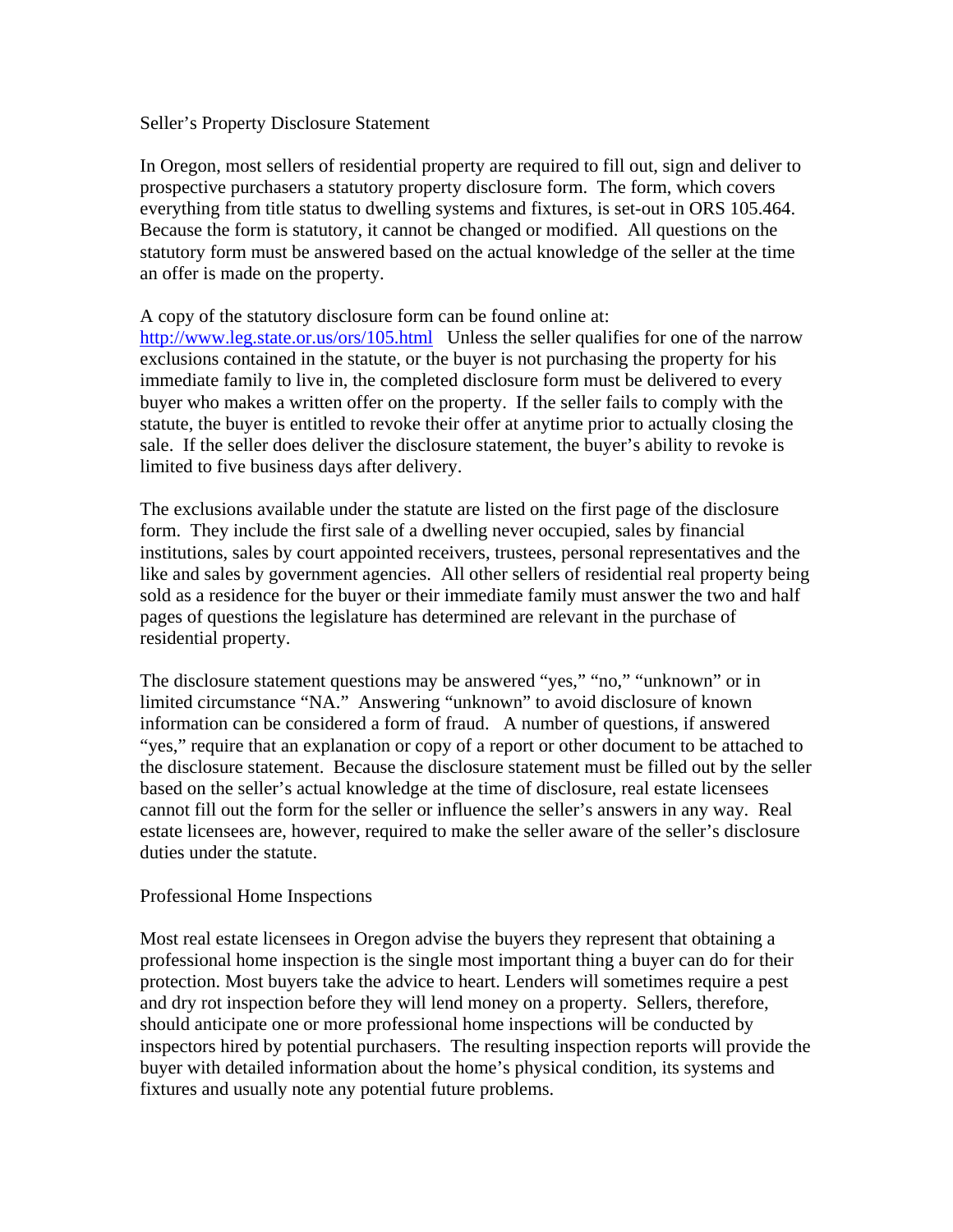Real estate contracts in common use in Oregon contain inspection contingencies that allow the buyer to withdraw from the transaction based on the content of the inspection report. These contingencies are typically what are called "buyer satisfaction" contingencies. That means the buyer can withdraw if they are dissatisfied with the overall condition of the property as reveled in the report and do not need to pin-point specific material defects. Buyers may, however, identify specific issues and ask the seller to make repairs at the seller's expense. In some cases, particularly under government backed VA or FHA programs, the buyer's lender may require certain repairs as a condition of the loan. Although the seller is not required to make such repairs, failure to agree on repairs can lead to the buyer withdrawing from the transaction.

Should a transaction fail because of an inspection report, the seller will usually have the contractual right to demand a copy of the inspection report the buyer is relying upon. It is a good idea for the seller to demand the report so there will be no question that the seller deliberately turned a blind eye to potential problems. Under the seller's property disclosure statute, any professional inspection done within three years of the date of the disclosure must be disclosed. The disclosure is one of those that require additional explanation or documentation. This provides the seller with a vehicle for disclosing the deal fail and the inspection report to eliminate any later claim the seller tried to hide the true condition of the property from the next buyer.

In anticipation of selling the property, some sellers will have a professional inspection done and any required repairs made prior to marketing the property. If the seller decides to hire an inspector, they should carefully review the inspector's proposal to determine the scope of the inspection. Some home inspectors may not inspect heating and cooling systems, the roof or other systems or components. A home inspection should be done by a home inspector or contractor licensed by the Oregon Construction Contractors Board (CCB).

Inspector requirements and standards of practice for inspectors are available on-line at: http://ccbed.ccb.state.or.us/WebPDF/CCB/Publications/hi-s-sop.pdf.The license status of home inspectors can be checked at:

https://ccbed.ccb.state.or.us/ccb\_frames/consumer\_info/ccb\_index.htm. Pest control operators who do inspections and treatment are licensed by the Oregon Department of Agriculture. Sellers can check on licensing of pest control operators and applicators by calling the Oregon Department of Agriculture at (503) 986-4635 or online at http://oda.state.or.us/dbs/search.lasso#pesticide If the seller does have an inspection done, they should not allow a potential buyer to rely on the seller's inspection. All buyers should be advised to contract and pay for their own inspection.

Inspection of property is beyond the scope of expertise of a real estate licensee, but real estate licensees can provide sellers with a list of local inspectors. Licensees ordinarily will not recommend a specific inspector. Before hiring an inspector, the seller should check with the CCB to determine the inspector's current license status and whether there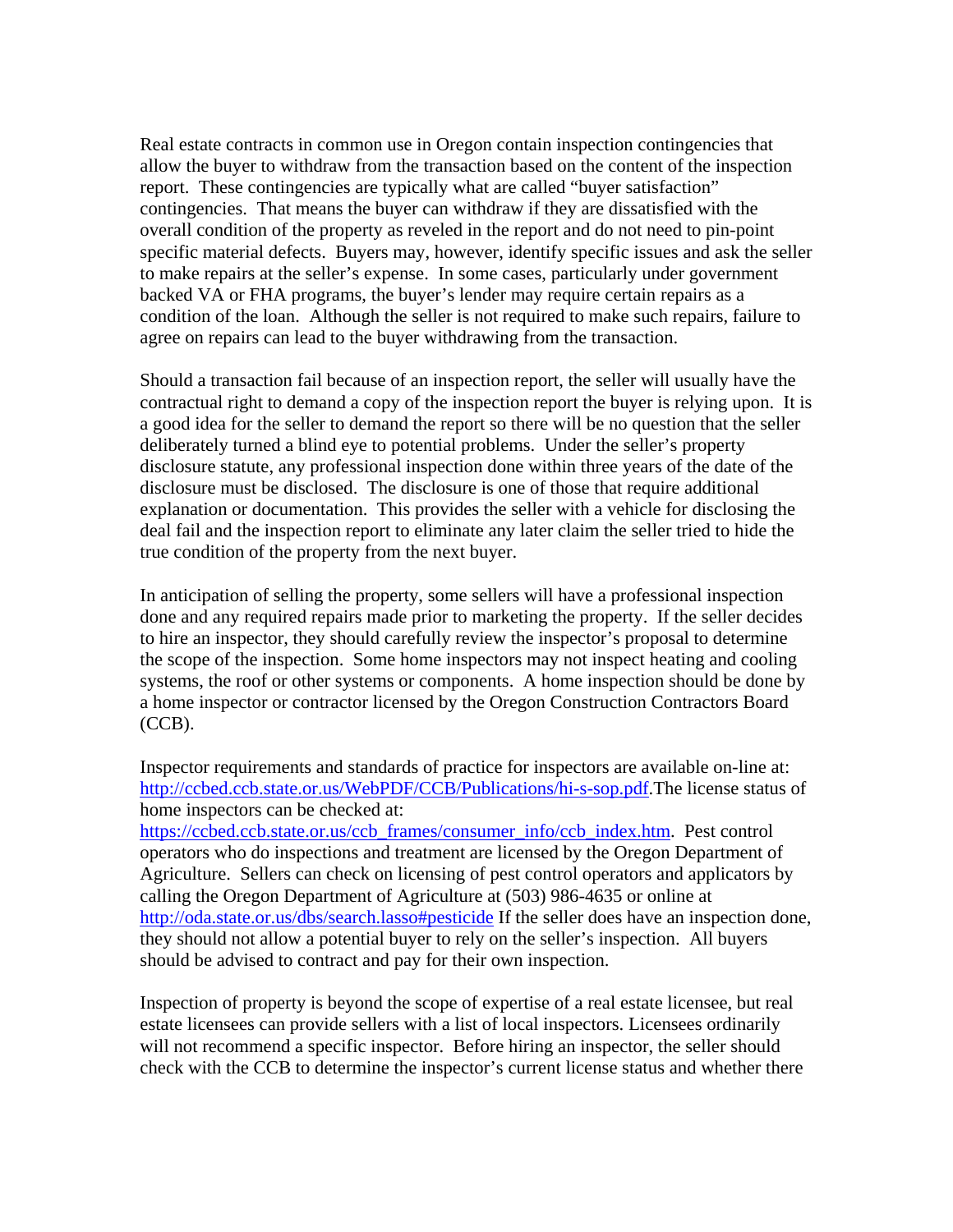are any past or pending claims against the inspector. This can be done by visiting: https://ccbed.ccb.state.or.us/ccb\_frames/consumer\_info/ccb\_index.htm

### Defective Products and Materials

Some materials used in home construction have been subject to a recall, class action suit, settlement or litigation. These materials include modern engineered construction materials used for siding, roofing, insulation or other building purposes. It is critical that a seller carefully review any notices, settlements or other information they may have received regarding such materials. The seller's property disclosure statement contains several questions about such materials.

Homes may also contain products in their systems or fixtures that are, or have been, subject to a recall, class action suit, settlement or litigation. Plumbing, heating and electrical systems, among others, may contain such products. It is critical that a seller carefully review any notices, settlements or other information they may have received regarding such materials. If there is any doubt about systems or fixtures, the seller should arrange for a suitable inspection. A real estate licensee can often help the seller find an inspector with the proper knowledge and credentials, but inspection of property for such products is beyond the scope of a real estate licensee's expertise.

#### Repairs and Remodels

If repairs or remodeling have been done on the property, the seller will want to make certain the work was properly done and permitted. Buyers will often ask the seller for any invoices or other documentation for obvious repairs or remodels. Sellers should, therefore, anticipate questions about any recent repairs or remodels and be ready to demonstrate they were done properly with the required permits.

A real estate licensee can help the seller assess the need to demonstrate building code compliance, but do not themselves have the training or expertise to evaluate building code compliance issues. Information about building permits can be found at: http://www.permitsprotect.info/ If uncertain about permits, sellers should check with their city or county building department. County websites can be found by visiting: http://www.aocweb.org/aoc/AboutOregonCounties/CountyLinks/tabid/72/Default.aspx for cities: http://www.aocweb.org/Cnty-linksfrm.htmhttp://www.orcities.org/CityResources/CityInformation/tabid/846/Default.aspx

If repairs or remodels have been completed very recently, the seller should make sure no construction liens have been or will be filed against the property. Construction valued at \$50,000 or more done within three months of a sale may trigger additional requirements under the Homebuyer Protection Act. A complete explanation of the Act and its requirements for sellers is available from the Construction Contractors Board at: https://ccbed.ccb.state.or.us/WebPDF/CCB/Publications/HPAform.pdf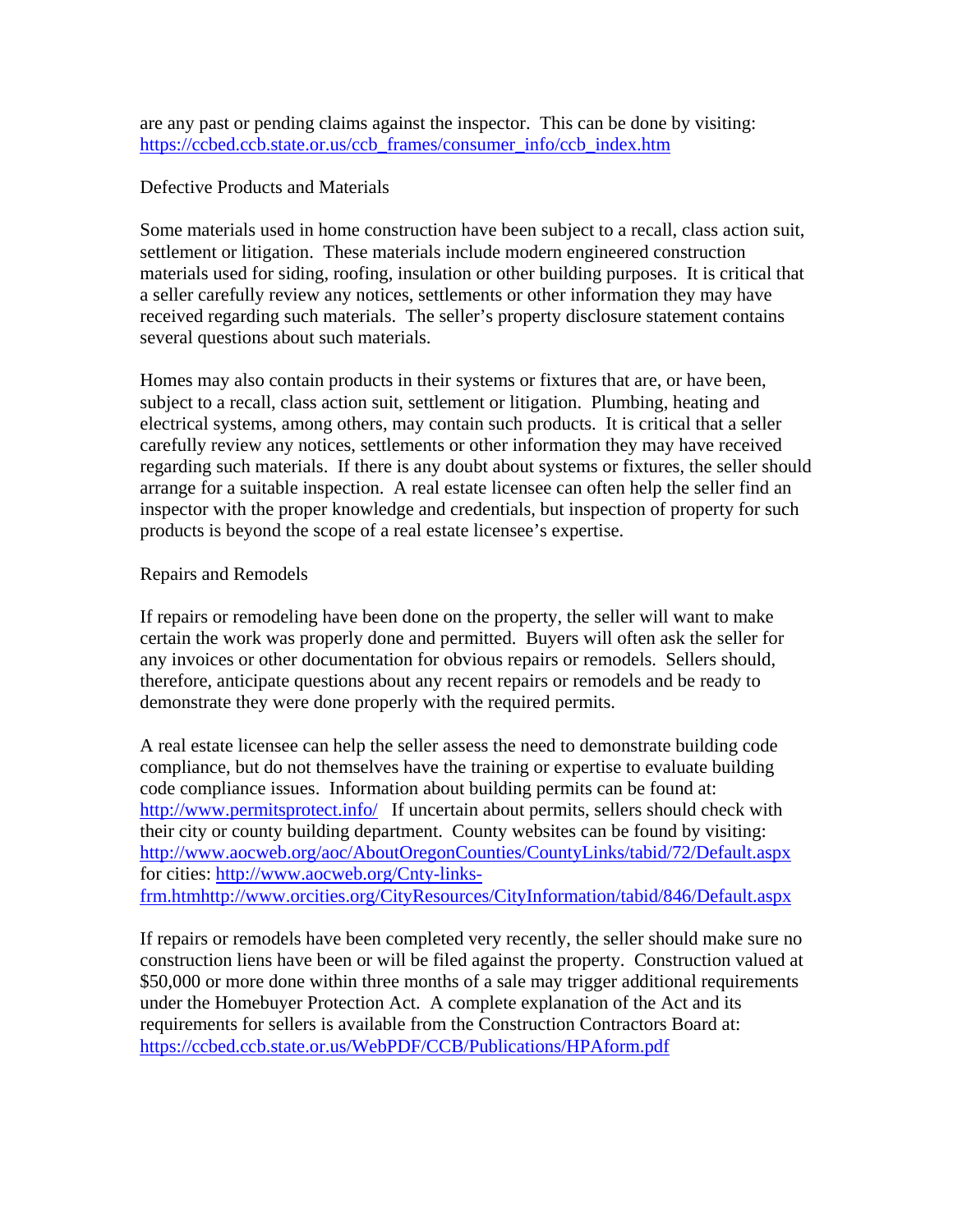If any repairs are required during the transaction, the seller should make sure a licensed construction contractor is doing the repairs. Information about individual contractors is available at: https://ccbed.ccb.state.or.us/ccb\_frames/consumer\_info/ccb\_index.htm . After the repairs have been done, the seller should consider having a re-inspection done to assure the repairs were done properly. Such re-inspections are often made a term of the sale contract when repairs are made during a transaction.

### Sewer and Septic Systems

Whether the property is connected to a city sewer, septic system or other on-site wastewater treatment system is important information. The condition of such systems can be highly material in a real estate transaction. Real estate licensees are not licensed to do plumbing or septic inspections. If the property has a septic system or other on-site wastewater treatment system, the seller should consider inspection by a licensed septic system installer or other on-site wastewater treatment system professional prior to marketing the property. Information about on-site wastewater treatment systems, and licensed installers, can be found on the website for the Oregon Department of Environmental Quality (DEQ) at: http://www.deq.state.or.us/wq/onsite/onsite.htm.

Specific information about septic systems and other on-site wastewater treatment systems is usually available from the county. Buyers will often check with the county as part of their due diligence when purchasing property with an on-site wastewater treatment system. Sellers can avoid potential transaction problems by checking permitting and system status with the county prior to marketing. County websites can be found by at: http://www.aocweb.org/aoc/AboutOregonCounties/CountyLinks/tabid/72/Default.aspx

## Wells

If domestic water for the property is supplied by a private well, the seller is required by state law to test the well for total coliform bacteria and nitrates. Sellers may also want to have the well tested for contaminants other than bacteria and nitrates. Proper procedures need to be used when testing domestic wells. More information on this state law requirement can be found at http://www.dhs.state.or.us/publichealth/dwp/dwtfaq.cfm.

Oregon also requires that all private wells not already registered with the state be registered at the time the property is transferred. Real estate forms in use in Oregon often delegate to the buyer the responsibility for registering the well. For information on the state well registration program, visit: http://egov.oregon.gov/OWRD/GW/well\_id.shtml.

#### Well Flow Tests

If domestic water is supplied by a private well, the seller will want to make certain the well provides adequate water for domestic needs. It is strongly recommended that a well flow test be conducted prior to marketing of any property that depends on a well for domestic water. Careful attention should be paid to disclosures or representations about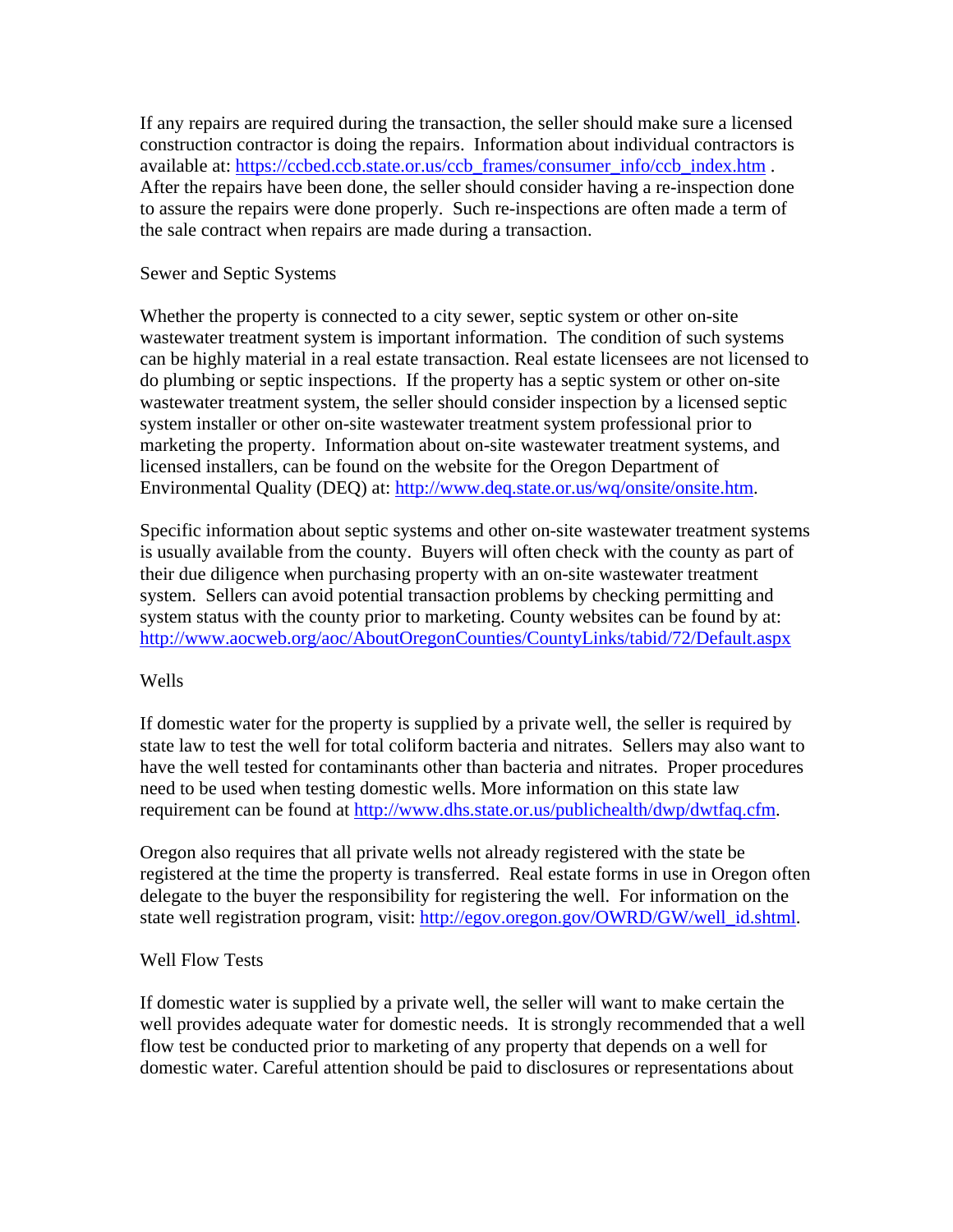wells. The seller should not allow the buyer to rely on a test done for the seller. The buyer should be advised to contract and pay for their own well flow test.

Sellers should review any well records they may have as buyers will usually ask to see such records. Interested sellers can obtain more information about well logs at: http://apps2.wrd.state.or.us/apps/gw/well\_log/Default.aspx. While real estate licensees are not trained and do not have the expertise to test wells, they should be able to direct the seller to the appropriate well professionals. Disclosures and disclaimers regarding domestic wells are common in real estate transactions and should be reviewed with the seller's agent as part of contract negotiations.

Underground Oil Storage Tanks

Sellers should be aware of potential problems associated with underground oil storage tanks. Such tanks can cause serious problems if they have leaked oil. Underground oil tank leaks can create serious potential liability for sellers even if they do not know of the leak. Oil storage tanks, including home heating oil tanks, are closely regulated in Oregon. An explanation of Oregon laws concerning home heating oil tanks can be found at: http://www.deq.state.or.us/lq/tanks/index.htm

A seller who knows or suspects that property has an underground storage tank should take appropriate steps to protect his own interests, including seeking information from the Department of Environmental Quality (DEQ) and, if necessary, consulting with an environmental hazards specialist or attorney. SELLERS ARE ADVISED TO HIRE APPROPRIATELY TRAINED ENVIRONMENTAL PROFESSIONALS TO INSPECT THE PROPERTY IF AN UNDERGROUD OIL STORAGE TANK IS FOUND OR SUSPECTED.

Oil storage tank inspection, decommissioning and cleanup requires a special license from DEQ. A list of licensed providers can be found at http://www.deq.state.or.us/lq/tanks/index.htm Inspection, decommissioning and cleanup of oil tanks can take time. Sellers who are aware of the existence of a tank should, therefore, begin the process early to avoid transaction delays. Real estate licensees are not trained or licensed to provide advice or services regarding underground oil storage tanks, but can assist the seller in finding the proper professionals.

Environmental Hazards

Environmental hazards include everything from expansive soils to landslides to forest fires, tsunamis, floods and earthquakes. Environmental hazards can also include indoor air quality (e.g., radon or carbon monoxide) and hazardous materials, like asbestos. Environmental hazards known to the seller must be disclosed to all buyers. Sellers in doubt about such hazards should check with the county in which the property is located. Oregon counties can be located at: http://www.aocweb.org/Cnty-links-frm.htm.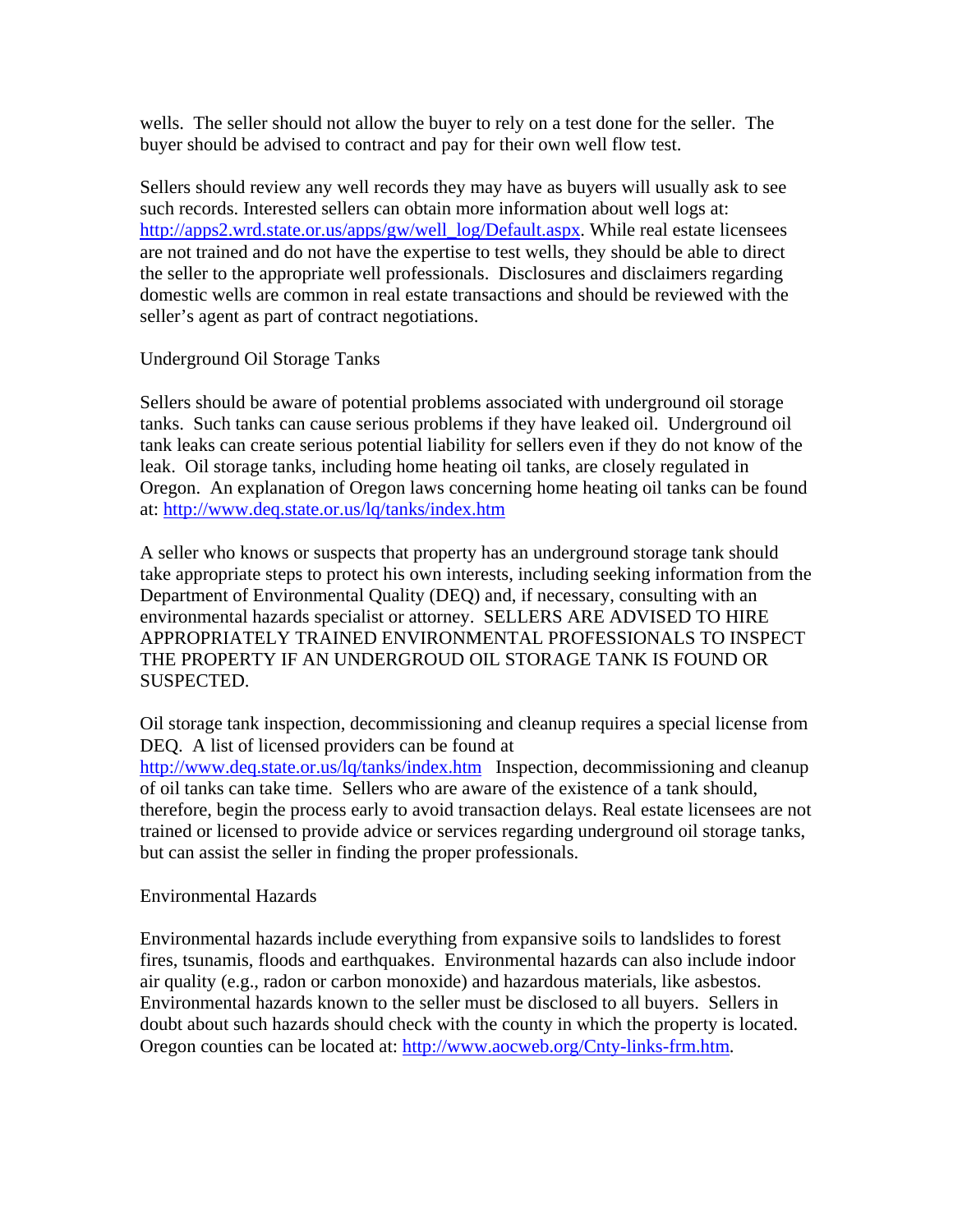Wildfire is a concern in some areas of Oregon. Information about the risk of wildfire is available from the Oregon Department of Forestry at:

http://www.oregon.gov/ODF/FIRE/fire.shtml Some homeowners are subject to special rules under the State's "Forestland-Urban Interface Classification." Owners of property within the classification should complete a "Property Evaluation and Self-Certification" to avoid potential future liability. Forestland-Urban Interface status must be disclosed on the Seller's Property Disclosure form. Information about the Forestland-Urban Interface and on the evaluation and certification program is available at:

http://www.oregon.gov/ODF/FIRE/SB360/sb360.shtml Real estate licensees do not have the expertise to advise homeowners on fire protection requirements but can often direct owners to the appropriate professionals

If flood status is an issue because of insurance restrictions, claims or past history, the seller should bring the matter to the attention of their agent and be prepared to make the appropriate disclosure to buyers. Flood plain maps and information are available at: http://www.fema.gov/business/nfip/sfhdform.shtm. Real estate licensees do not have the expertise to assess flood potential but can often direct sellers to the appropriate local authorities.

If environmental issues have been a problem in the area, or the seller has any notice of potential problem with air quality, ground or water contamination or other problems with the area or property, the seller should bring the matter to the attention of their agent and carefully consider disclosure obligations to potential buyers. If in doubt about potential hazards, the seller should visit the Environmental Protection Agency (EPA) website at: www.epa.gov/iaq/iaqinfo.html.

Information about specific contaminated sites that have been reported to the government can be found at: http://www.epa.gov/superfund/sites/ and, for sites specific to Oregon: http://www.dhs.state.or.us/publichealth/superfund/sites.cfm. Real estate licensees are not trained and do not have the expertise to discover and evaluate environmental hazards. Sellers, therefore, are advised to hire appropriately trained environmental professionals to inspect the property and its systems or fixtures for environmental hazards if there is any question regarding environmental hazards.

## **Woodstoves**

The Oregon Department of Environmental Quality (DEQ) has developed a statewide woodstove program to promote the use of cleaner-burning woodstoves and to help homeowners with woodstoves burn wood more efficiently and with less pollution. Under Oregon law, no person may sell, offer to sell or advertise to sell a used, non-certified woodstove. Non-certified woodstoves (including fireplace inserts) are older models (mostly pre-1985) that have not been certified by the DEQ or the federal Environmental Protection Agency to meet cleaner-burning smoke emission standards.

Individual communities in Oregon may have additional rules governing the sale of or use of woodstoves and fireplaces. The seller should ask their agent for assistance or check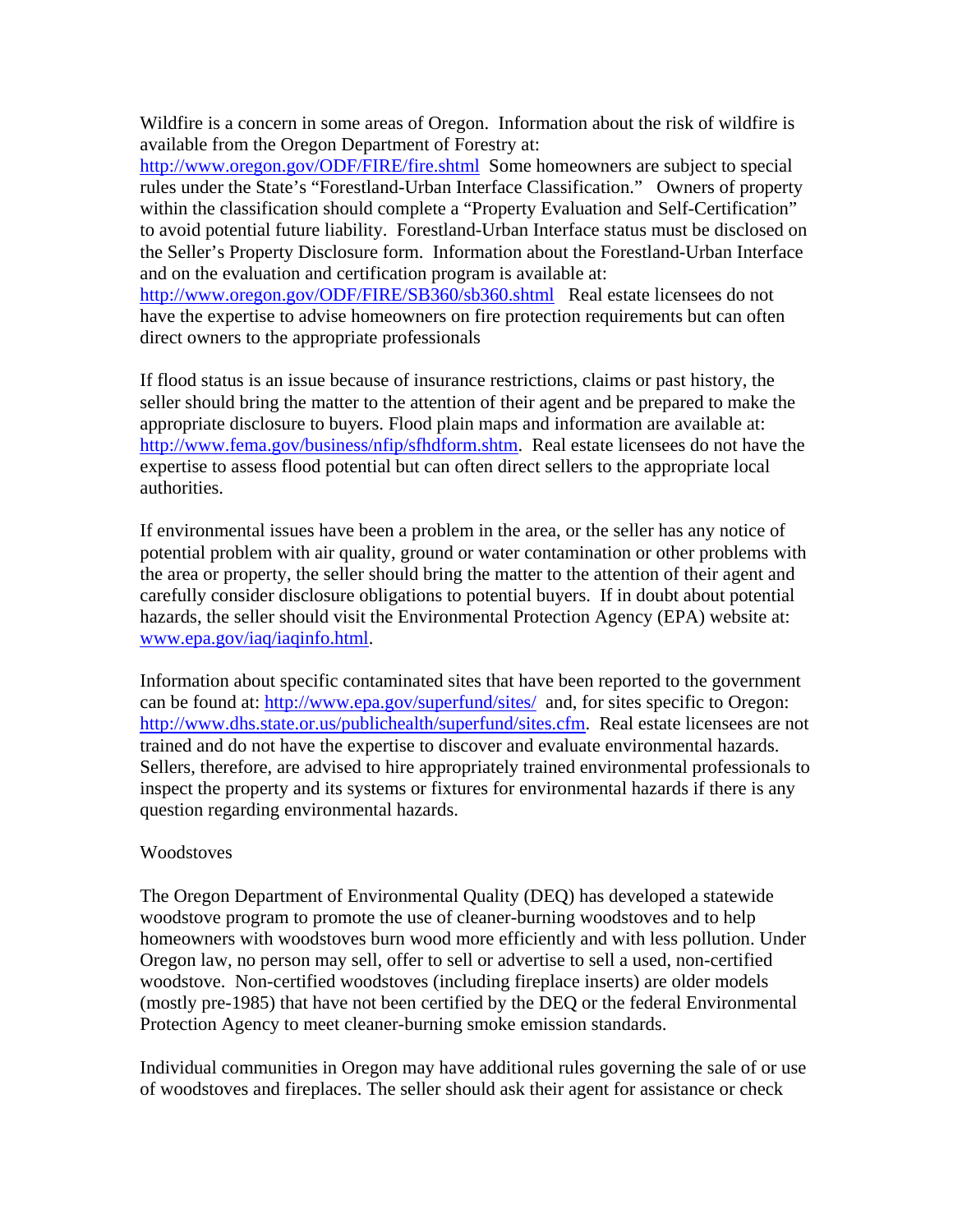with appropriate local government agencies. County websites can be found by visiting: http://www.aocweb.org/aoc/AboutOregonCounties/CountyLinks/tabid/72/Default.aspx. and cities at:

http://www.orcities.org/CityResources/CityInformation/tabid/846/Default.aspx General information about woodstove regulation in Oregon is available at: http://www.deq.state.or.us/aq/burning/woodstoves/101.htm

Inspection of fireplaces and woodstoves requires special training and expertise. Although a real estate licensee may be able to help you find a local woodstove professional, they cannot themselves inspect or evaluate a woodstove.

# Mold

Molds are one of a variety of biological contaminants which can be present in human structures, including in residential housing. Mildew is perhaps the most common and best known of the molds. Less well known, and far less common, are certain molds identified as possible contributors to illness, particularly in people with allergies. Serious mold problems usually involve property with defective siding, poor construction, water penetration problems, improper ventilation or leaking plumbing.

In a few cases, these problems have led to the growth of molds which caused medical conditions in some people. Sellers who have any knowledge or notice of molds in their property should arrange for inspection by a qualified professional. Information on moisture intrusion and mold problems associated with human structures can be found at: http://www.epa.gov/iaq/molds/moldresources.html.

Inspection, discovery and evaluation of specific water intrusion or mold problems requires extremely specialized training and is well beyond the scope of a real estate licensee's expertise. Sellers are, therefore, advised to hire appropriately trained professionals to inspect the property if the seller is concerned about the possibility of harmful molds. Any mold condition, whether believed harmful or not, should be disclosed to your agent and any potential buyer.

## Smoke Alarms

In Oregon, no person may sell a dwelling unless there is installed in the dwelling unit an approved smoke detector or smoke alarm installed in accordance with the rules of the State Fire Marshall. Because of this state law requirement, most residential real estate sale forms contain a representation by the seller that, at the earlier of possession or closing date, the dwelling will have an operating smoke detector as required by law. Sellers should anticipate the smoke alarm requirement and make sure their property is properly equipped prior to marketing the property.

Battery operated ionization smoke alarms sold or used in Oregon must have a 10-year battery and a "hush" mechanism which allows a person to temporarily disengage the alarm. All dwellings must have the proper type, number and placement of alarms as required by the building codes at the time the dwelling was constructed but not less than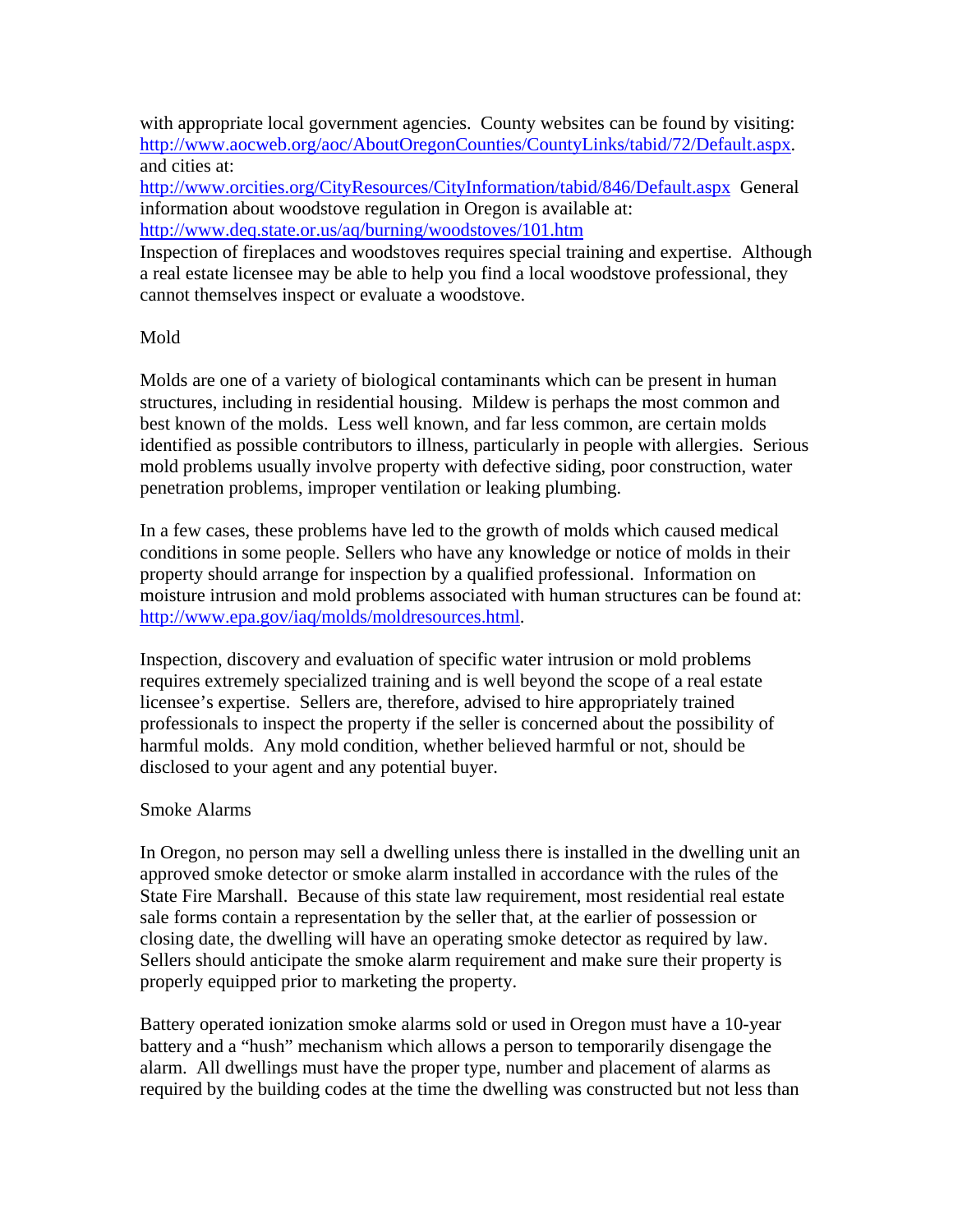one alarm adjacent to each sleeping area and at least one alarm on each level of the dwelling. (Additional rules apply to rented property.) Information about smoke alarm and detector requirements in Oregon can found on the State Fire Marshall's web site at: http://www.sfm.state.or.us/Comm\_Ed/FireSafety/Smoke%20Alarm/smoke.htm .

Real estate licensees are not trained in building code or fire code compliance. If there is any doubt about whether a smoke alarm or detector system complies with building and fire code requirements, a licensed home inspector, or the home alarm or detector company, should be contacted. Your real estate agent may be able to assist you in finding the right code compliance professional.

## Deaths, Crimes and External Conditions

In Oregon, certain conditions on or near real property that may be of concern to buyers are considered not to be "material" by state law. Ordinarily, "material facts" must be disclosed by the seller or the seller's agent. However, because state law declares certain facts to be not material, sellers are not held responsible for disclosing them as might otherwise be the case.

 Facts that would be subject to disclosure but for the statute include the fact that the property was the site of a death, crime, political activity, religious activity, or any other act or occurrence that does not adversely affect the physical condition of, or title to, real property, including that a convicted sex offender resides in the area. Although the seller is not required to disclose such facts, they may elect to- for instance disclosing a pedophile living next door to buyers with small children. Under Oregon law, neither the seller nor their agent is allowed to disclose that an owner or occupant of the real property has or had human immunodeficiency virus or acquired immune deficiency syndrome.

## Neighborhoods

Neighborhoods change over time. Some of these changes can affect the value or desirability of property. Building permits, zoning applications and other planning actions are a matter of public record and notice. Any notice of planning actions in the area, or even knowledge of future plans by neighbors or the government, that the seller has should be discussed with their real estate agent to determine what, if any, disclosure should be made to buyers.

Information about planning departments can be found on the county or city website: http://www.aocweb.org/Cnty-links-frm.htm city information is available at: http://www.orcities.org/CityResources/CityInformation/tabid/846/Default.aspx. State road building projects information is available from the Oregon Department of Transportation at: http://www.oregon.gov/ODOT/HighwayRegions.shtml.

Location within a school district can be an important attribute of a neighborhood. School boundaries, however, are subject to change. If location within a particular school district is going to be advertised to attract buyers or justify the asking price, the seller should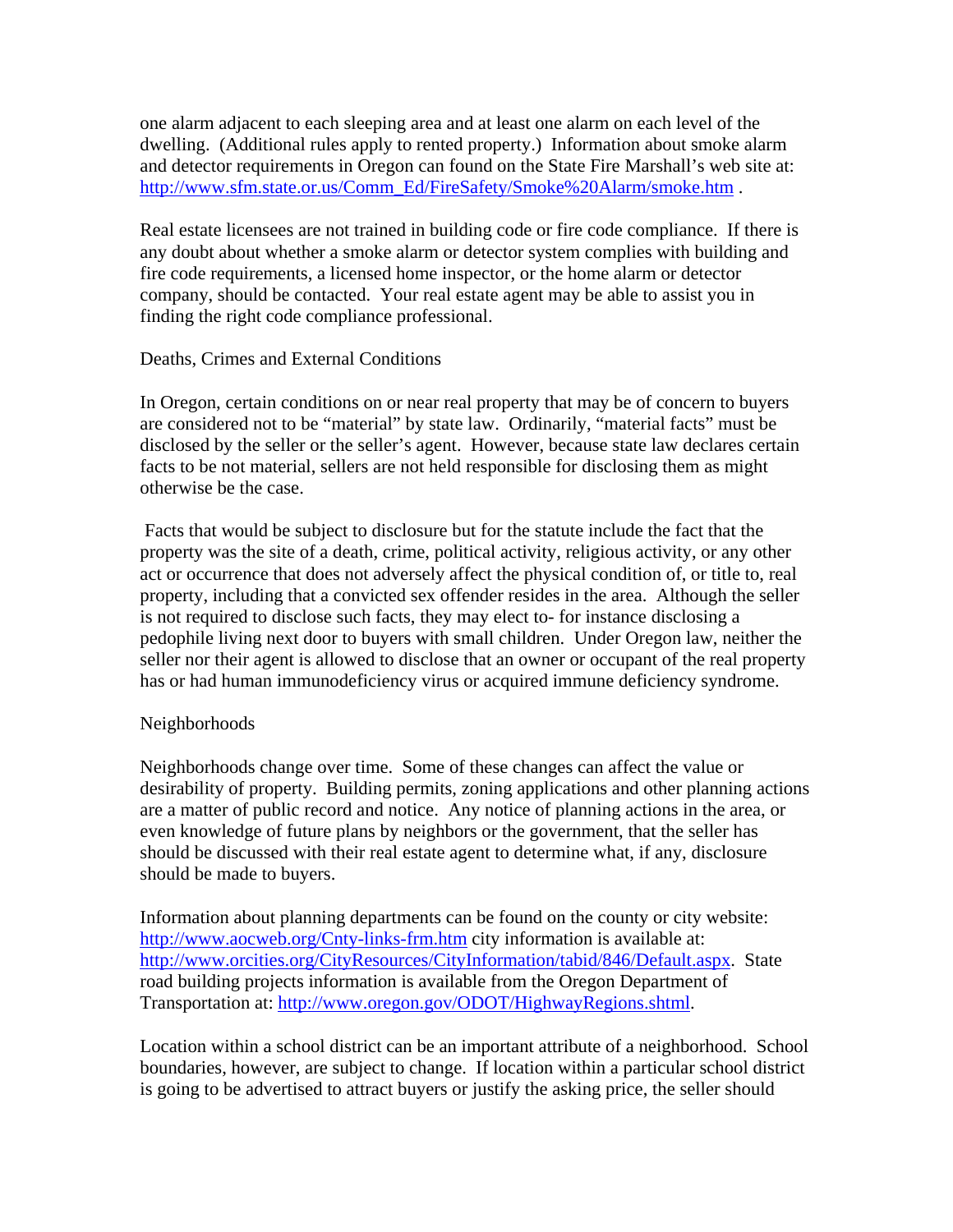investigate the boundaries and the likelihood of change by contacting the school district directly. Oregon law provides a "just compensation" right for some Oregon property owners if a public entity enacts or enforces a land use regulation that has the effect of reducing the value of the property. Sellers who believe the value of their property is affected by Oregon's property compensation laws are advised to seek the counsel of appraisers, attorneys or other land use professionals.

## DOCUMENT INSPECTION AND INVESTIGATION

Information Generally

Information from third parties regarding real estate and a real property transaction is not usually verified by real estate licensees. It is the responsibility of the seller to read the documents the seller is depending on in answering questions about the property. Interpretation of many documents involved in a real property transaction requires the practice of law and is beyond the scope of a real estate licensee's expertise. SELLERS UNCERTAIN ABOUT THE LEGAL EFFECT OF TRANSACTION DOCUMENTS SHOULD CONSULT AN ATTORNEY.

Real Estate Sale Form (Sale Agreement)

A contract for the sale of real property must be in writing to be enforceable in Oregon. A VERBAL OFFER OR ACCEPTANCE SHOULD NOT BE MADE OR RELIED UPON. Contracts for the sale of property are often called "earnest money" or "sale agreements." They are legally binding contracts. Sellers should seek competent legal advice before signing any contract they do not fully understand.

Sale agreements usually include provisions concerning who will hold the earnest money and under what conditions it may be refunded to the buyer or forfeited to the seller. Sellers should carefully review these provisions in any proposed transaction. The amount of earnest money pledged and the conditions under which it may be refunded or forfeited are important matters that should be carefully negotiated between the buyer and the seller.

Most sale agreements are written using a standard form. In Oregon, most licensees use a form developed specifically for Oregon real property transactions. Many of these forms contain dispute resolution provisions that require mediation or arbitration of disputes. Arbitration and mediation clauses can affect legal rights, including the right to a judicial determination of a claim and the right to appeal.

Sellers are responsible for selecting the terms and conditions of their agreement. Real estate licensees can give sellers important marketing, business and negotiating advice. Real estate licensees can assist in preparation of the sale documents only pursuant to the client's instructions. Real estate licensees are not attorneys and are prohibited by law from giving legal advice. To obtain a referral for a real estate attorney, visit the Oregon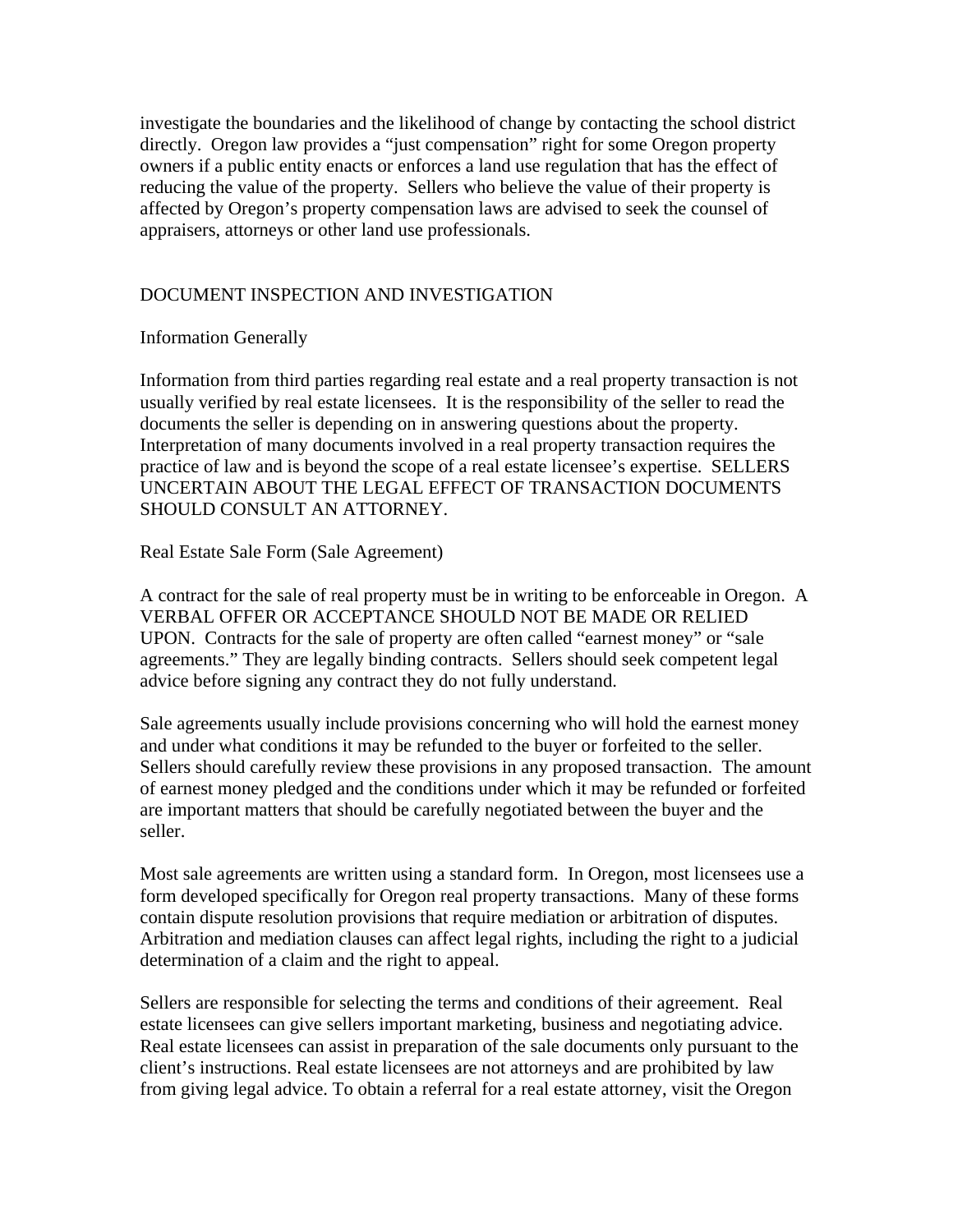State Bar at http://www.osbar.org/public/legalhelp.html or contact them by phone at 503- 684-3763 (Portland metro) or 800-452-7636 (greater Oregon).

# Financing

The buyer's ability to finance the property is an important contingency in most residential transactions. Buyers must act in good faith and use best efforts to obtain a loan if the sale is contingent upon obtaining a loan. Buyers often seek pre-approval from a lender prior to writing an offer. Seller's often demand such letters as part of the transaction process. Sellers should discuss the use of pre-approval letters, including such common forms as the Oregon Residential Loan Application Status Report, with their agent. A copy of the Oregon Residential Loan Application Status Report form can be found at: http://www.oregonrealtors.org/

A pre-approval letter should state that the lender has reviewed the buyer's credit report, income requirement and cash to close. The lender then pre-approves the buyer for the loan, subject to an acceptable appraisal of the property. The appraiser will normally work for the lender, not the seller. Appraiser certification and licensure can be checked at: http://www.oregonaclb.org/index.php?option=com\_content&task=view&id=20&Itemid= 112.

Once the appraisal has been received, the loan underwriter authorizes final loan approval. Most residential sale agreement forms contain a provision that allows the buyer to cancel the transaction if the property appraises for less than the purchase price. Only when the appraisal and underwriting process is completed will an actual loan be secured.

The entire financing process normally takes approximately 30-45 days. If the seller anticipates a "short sale" where the asking or accepted price is insufficient to cover the seller's total indebtedness, the time necessary to arrange financing may be greatly increased. If the seller is asked to finance any part of the transaction, the buyer's financial status will become material to the transaction. A real estate licensee cannot hide material information from any party to a real estate transaction and should not be asked to do so by the seller or buyer.

## Title Report and Commitment

Most real estate transactions are contingent on the buyer's approval of the preliminary title report and any conditions, covenants and restrictions (CC&Rs) attached to the property. The seller will be required to obtain, and pay for, a report and provide it to the buyer. The report, produced by a title insurance company, contains important information that should be reviewed by the seller, if possible, prior to marketing.

In particular, a title report will list certain "exceptions" to the policy the title company will issue for the property. Exceptions can make the seller's title undesirable or even unmarketable. Title exceptions should, therefore, be carefully reviewed. General information about title issues can be found at: http://www.titlelawannotated.com.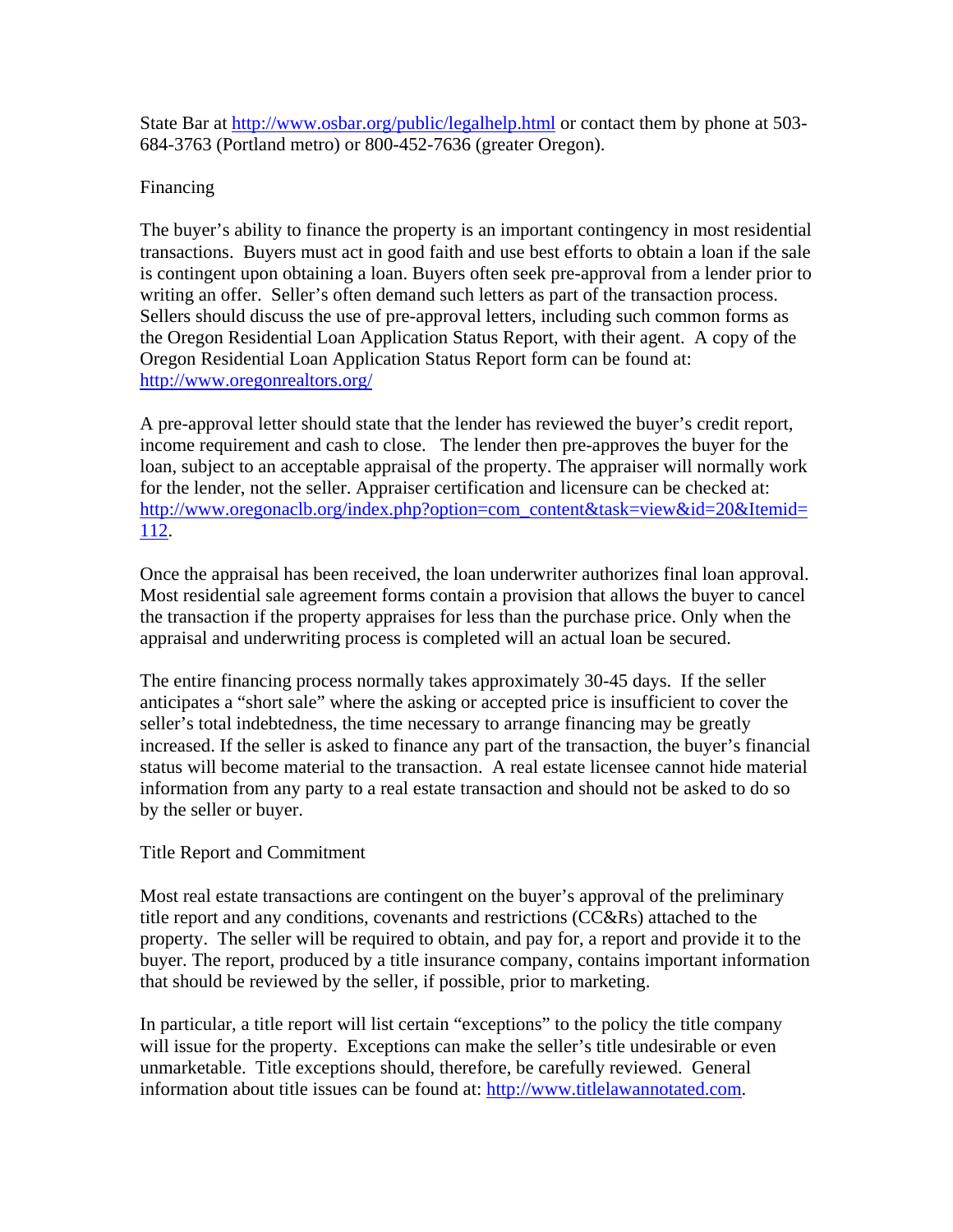Questions about the title report and associated documents can be directed to the title or escrow officer issuing the report or to the seller's attorney. Review of title reports for legal deficiencies involves the practice of law and is beyond the expertise of a real estate licensee.

### Homeowners' Association Documents, Covenants, Conditions and Restrictions

Covenants, conditions and restrictions, called "CC&Rs," are formally recorded private limitations on the right to use real property. Often, but not always, CC&Rs are enforced by a homeowners' association. Review of the CC&Rs is typically part of a real estate sale. Although real estate licensees are familiar with common CC&R provisions, determining the legal effect of specific provisions is considered the practice of law in Oregon and, therefore, beyond the expertise of a real estate licensee.

Homeowners' association rules and regulations can significantly impact a buyer's plans for the property and, therefore, affect price or desirability. Planned communities and condominiums are very likely to have detailed homeowners' association governing documents, mandatory fees and ongoing homeowner obligations. Governing documents, fees and homeowner obligations should be reviewed by the seller prior to marketing so that any potential issues may be identified. For more information on homeowners' associations and CC&Rs, visit http://www.realtor.com/BASICS/condos/ccr.asp.

#### Homeowners' Insurance

The insurance claims history for a home may affect the cost of homeowners' insurance, or even its insurability. Most insurance companies use a database service called the Comprehensive Loss Underwriting Exchange (CLUE) to track claims made. Depending on the content of the CLUE report, and the insurance company's policy, home insurance may prove more difficult to get than expected.

Sellers who have made claims on their homeowner's insurance (especially for flooding or water intrusion) may want to check their CLUE Report prior to marketing the property to make certain buyers will not have difficulty obtaining insurance. Homeowners can obtain a copy of the report for their property online at: http://www.choicetrust.com. More information on homeowners insurance in Oregon can be found at: http://www.insuranceoregon.org/ .

## Square Footage and Acreage

The square footage of structures and acreage data found in MLS printouts, assessor records and the like are usually just estimates and should not be relied upon. Many Oregon properties have not been surveyed and their exact boundaries are not known. Square footage or land size is often material considerations in a purchase. The seller should therefore be very careful about making square footage and acreage representations. It is a good idea to warn buyers that all structures and land should be measured by the buyer or a licensed surveyor. Such measurement or verification is often